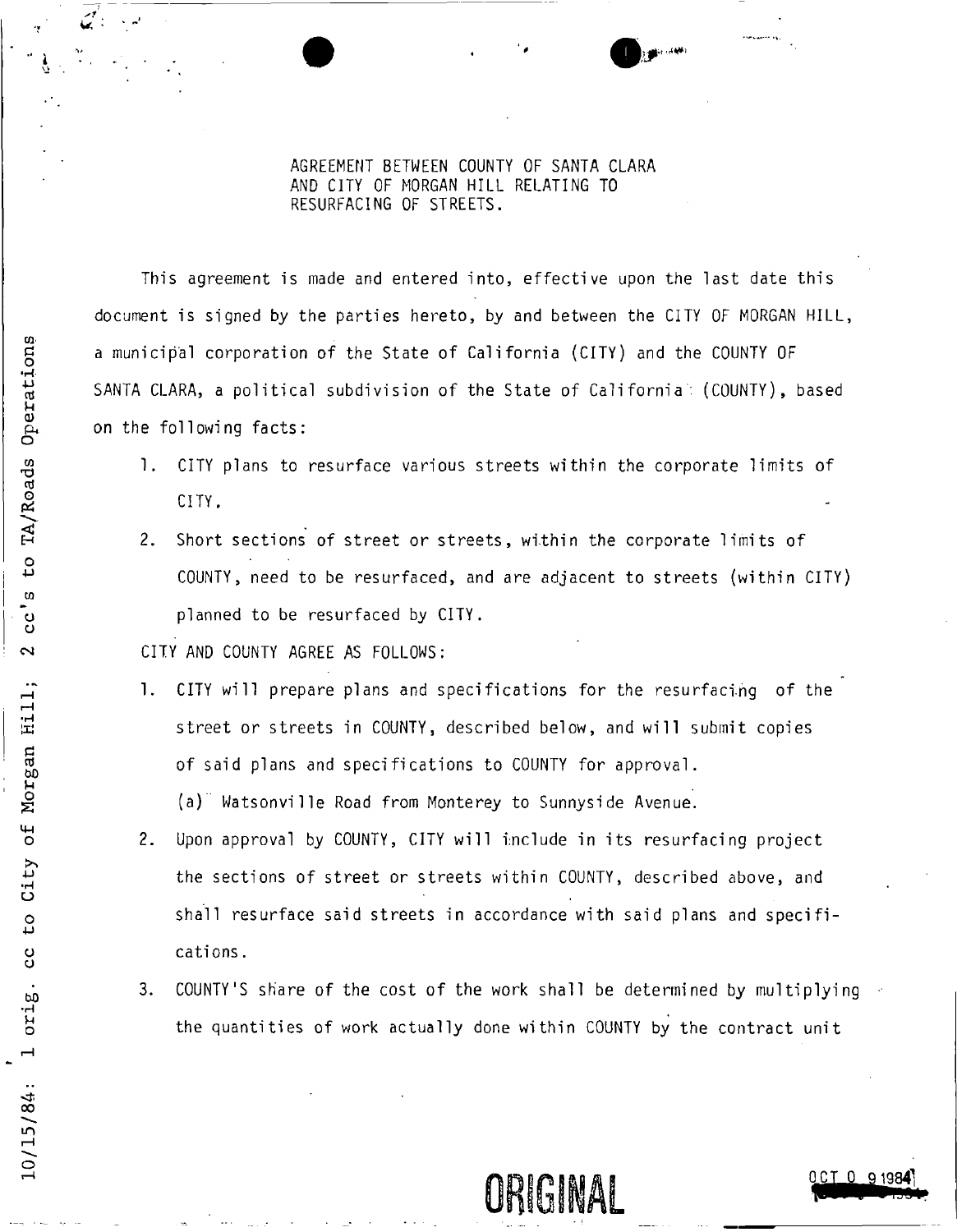prices plus ten (10%) per cent for inspection and contract administration. COUNTY shall pay to CITY, COUNTY'S share of the cost of the work, within thirty (30) days of receipt of an itemized listing of such costs from CITY.

- 4. CITY shall require any contractor doing any work within COUNTY, pursuant to this contract, to secure and maintain for COUNTY at all times during construction of the project, the same public liability and property damage insurance for COUNTY as is provided for CITY.
- 5. Termination. This agreement shall terminate on December 31, 1984 if the work has not started prior to that date.

**O C T 0 9 1984**  Dated: ATTEST: Clerk, Board of Supervisors DONALD M. RAINS Dated: **OCT 0 9 1984** 

COUNTY OF SANTA CLARA By: ard of Supervisor $\mathsf S$ Cha $\acute{\gamma}$ rpe $r$ son, County/of Sa<sub>l</sub> Zoe Lofgron

CITY OF MORGAN HILL

Dated: **OCT 0 9 1984** By:

City Manager, Charles R. Cate ^ City of Morgan Hill

ATTEST:

Clerk, City of Morgan

Dated:

**Approved** as to Form and

Deputy County Counsel

Dete  $\rightarrow$ 

- 2 -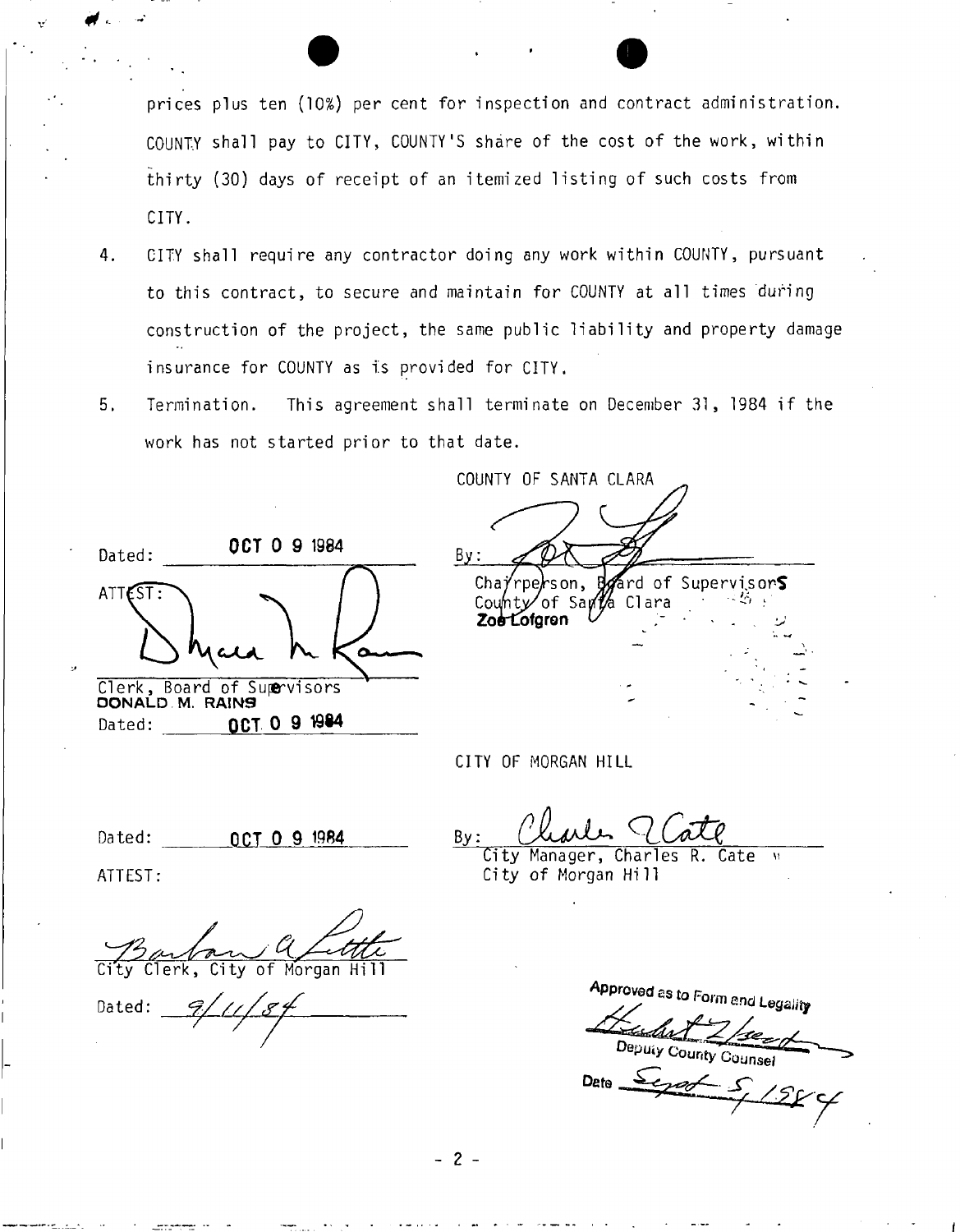"金钱" "三、 **P4 SEP 1** ŗ TRAN ţ

¥.

 $\mathcal{N}$  $\mathbf{S}_{ij}$ 

 $\frac{1}{2}$ 

**MO HU 20 & C 4176**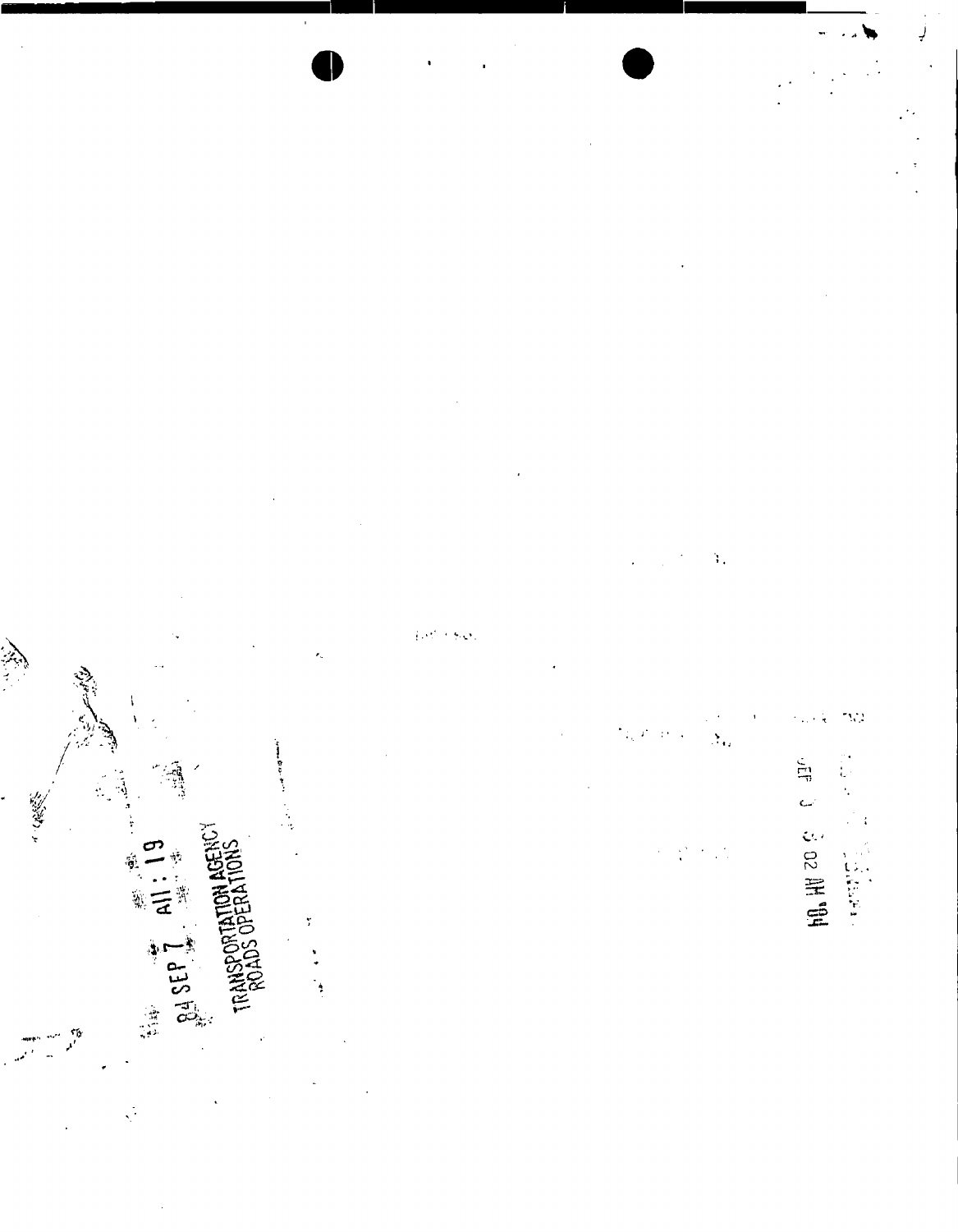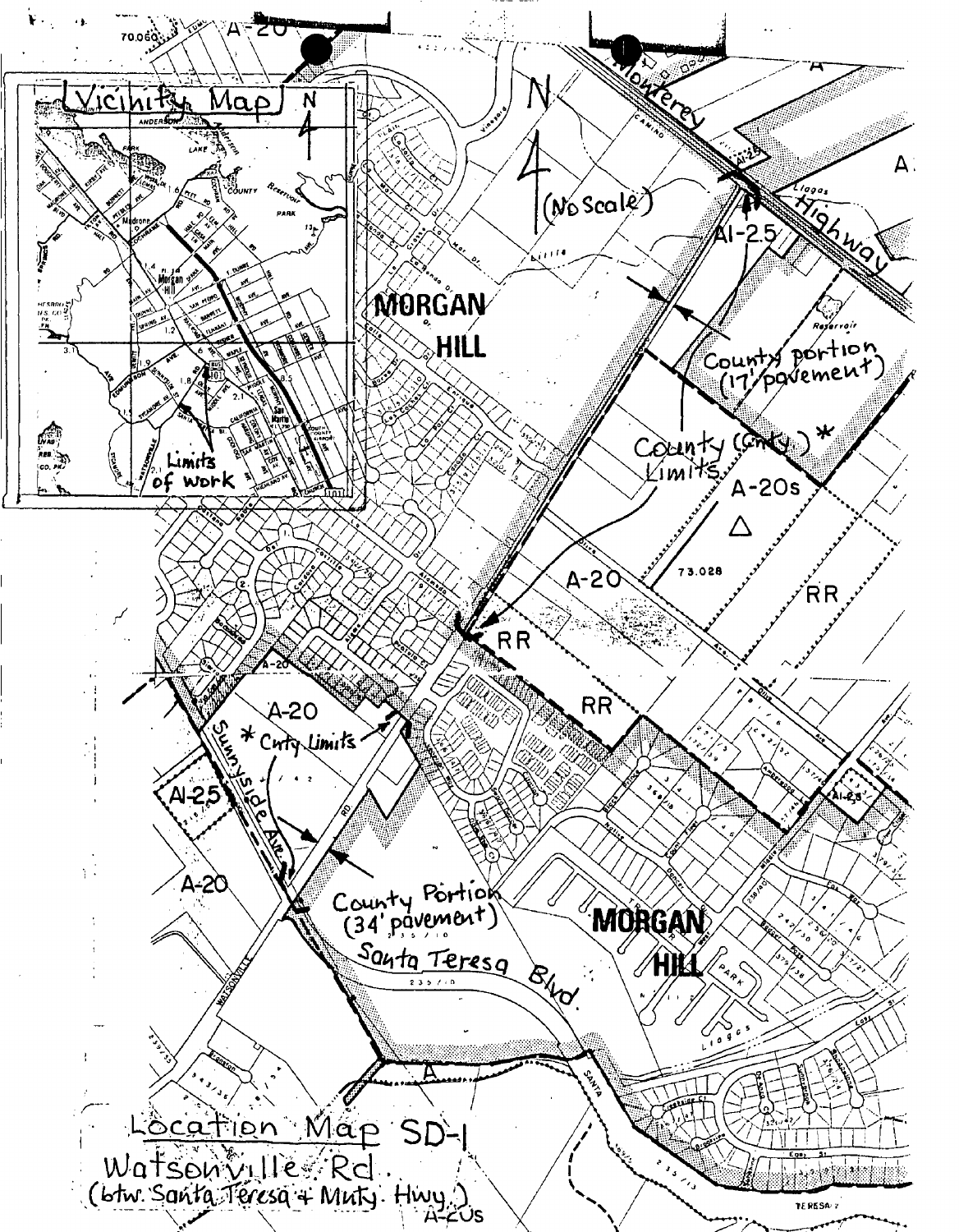# **County of Santa Clara**

**California** 

Office of the Board of Supervisors County Government Center, East Wing 70 West Hedding Street San Jose, California 95110 (408) 299-4321

Susanne Wilson, District 1 Zoe Lofgren, District 2 Thomas L. Legan, District 3 Rod Diridon, District 4 Rebecca Q. Morgan, District 5

#12 - 10/9/84

October 16, 1984

Mr. Charles Wate, City Manager City of Morgan Hill 17555 Peak Ave. Morgan Hill, CA 95037 Attn: Diane Blea, Deputy Gity Clerk Subject: AGREEMENT BETWEEN COUNTY OF SANTA CLARA BND CITY OF MORGAN HILL RELATING TO RESURFACING OF STREETS

Dear Ms. Blea:

**Enclosed you will find 1 fully executed copy/copies of the subject agreement/contract/lease between the County of Santa Clara and the party named above. The Board of Supervisors at its regularly scheduled meeting on October** 9 1984 **r approved this agreement/contract/ lease on behalf of the County.** 

The enclosed is for your records.

**Very truly yours,** 

**BOARD OF SUPERVISORS DONALD M . RAINS, CLERK** 

N.  $\mathscr{D} \cdot \mathscr{U} \times \mathscr{C}$ 

/

**Deputy Clerk** 

**DRM/sla** 

**Enclosures**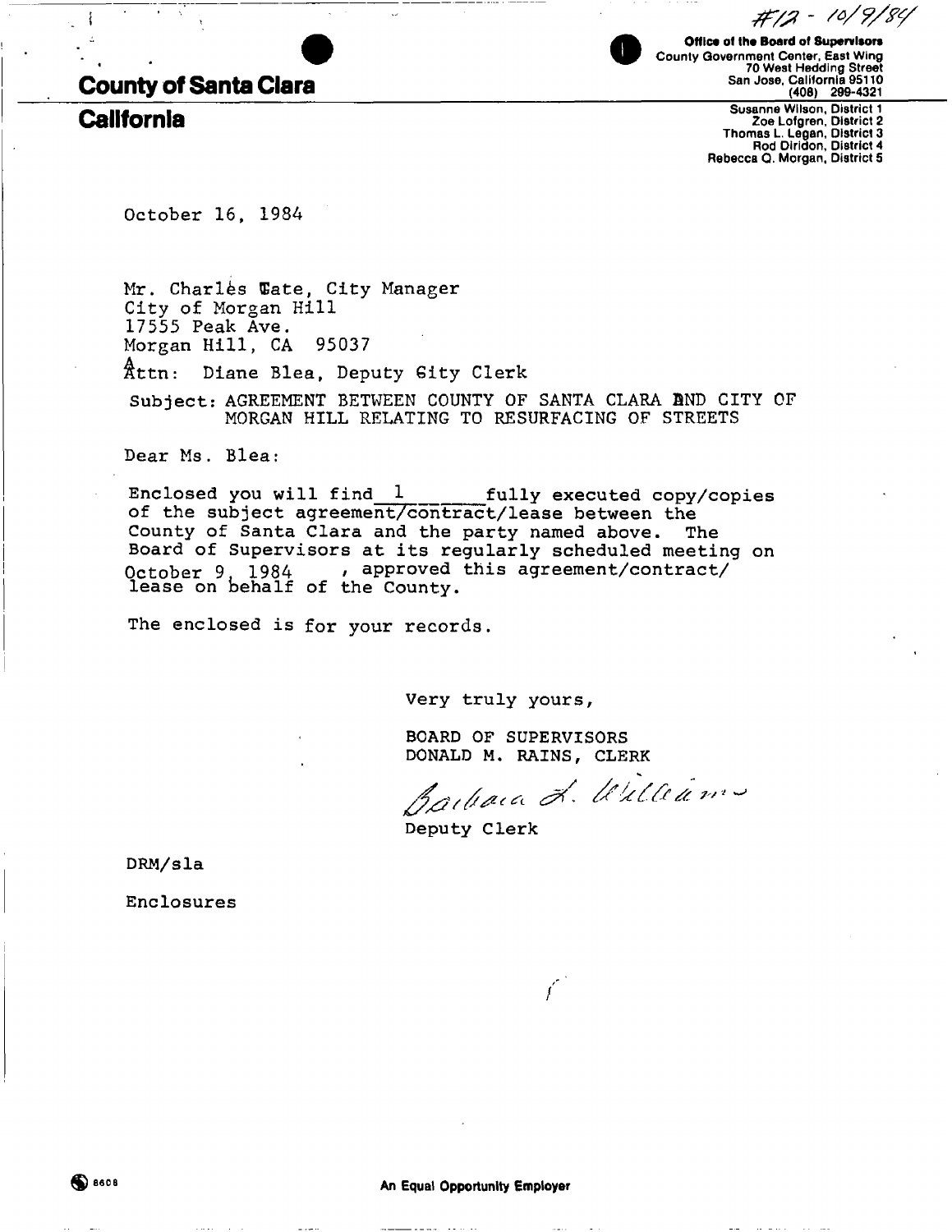| $\mathcal{O}(\mathcal{O}(\log n)^{1/2})$<br><b>County of Santa Clara</b> |                                                   | <b>Transportation Agency</b><br>1555 Berger Drive<br>San Jose, California 95112 |
|--------------------------------------------------------------------------|---------------------------------------------------|---------------------------------------------------------------------------------|
| California                                                               |                                                   |                                                                                 |
| Prepared hy W. Kinaman                                                   | TRANSMITTAL MEMORANDUM                            | $S \cdot D \cdot \frac{1}{\cdots}$                                              |
| Reviewed by R.B. Parsons<br>Submitted by R.M. Shields                    | Page $\frac{1}{\sqrt{5}}$ of $\frac{3}{\sqrt{5}}$ | DATE: September 17, 1984                                                        |
|                                                                          |                                                   |                                                                                 |
| COUNTY BOARD OF SUPERVISORS:                                             | Agenda Date October 2, 1984                       | Item No.                                                                        |
| TRANSIT DISTRICT BOARD:                                                  | Agenda Date                                       | Item No.                                                                        |
| TRANSPORTATION COMMISSION:                                               | Agenda Date                                       | Item No.                                                                        |

**FROM** 

R. M. Shields, Roads Operations

**SUBJECT:** 

AGREEMENT BETWEEN THE CITY OF MORGAN HILL AND COUNTY OF SANTA CLARA TO RESURFACE WATSONVILLE ROAD BETWEEN SANTA TERESA BOULEVARD AND MONTEREY HIGHWAY

## RECOMMENDED ACTION:

Execute the attached subject agreement, which provides for the the sharing of Watsonville Road resurfacing costs in proportion to jurisdictional areas.

# FISCAL IMPLICATION:

The estimated cost to the County for the proposed resurfacing work is Seventy Thousand Dollars  $(\$70,000)$ . The estimate is based upon those portions of the project that lie within the County jurisdiction (see attached map).

Funds for the project are available in the current budget resurfacing account, Road Fund Account 0023, Budget Unit 603, RC 4002, Account Number 2895.

This proposed expenditure is consistent with the adopted budget.

### REASONS FDR RECOMMENDATION:

As shown on the attached location map, some portions of the project on Watsonville Road lie within the unicorporated area of the County of Santa Clara. The staffs of both jurisdictions have identified these areas as a

 $APPROVED$ <sup>1</sup>  $\Lambda$  DIRECTOR COUNTY EXECUTIVE\_  $\binom{1908}{1908}$ 

**OCT 0 919841**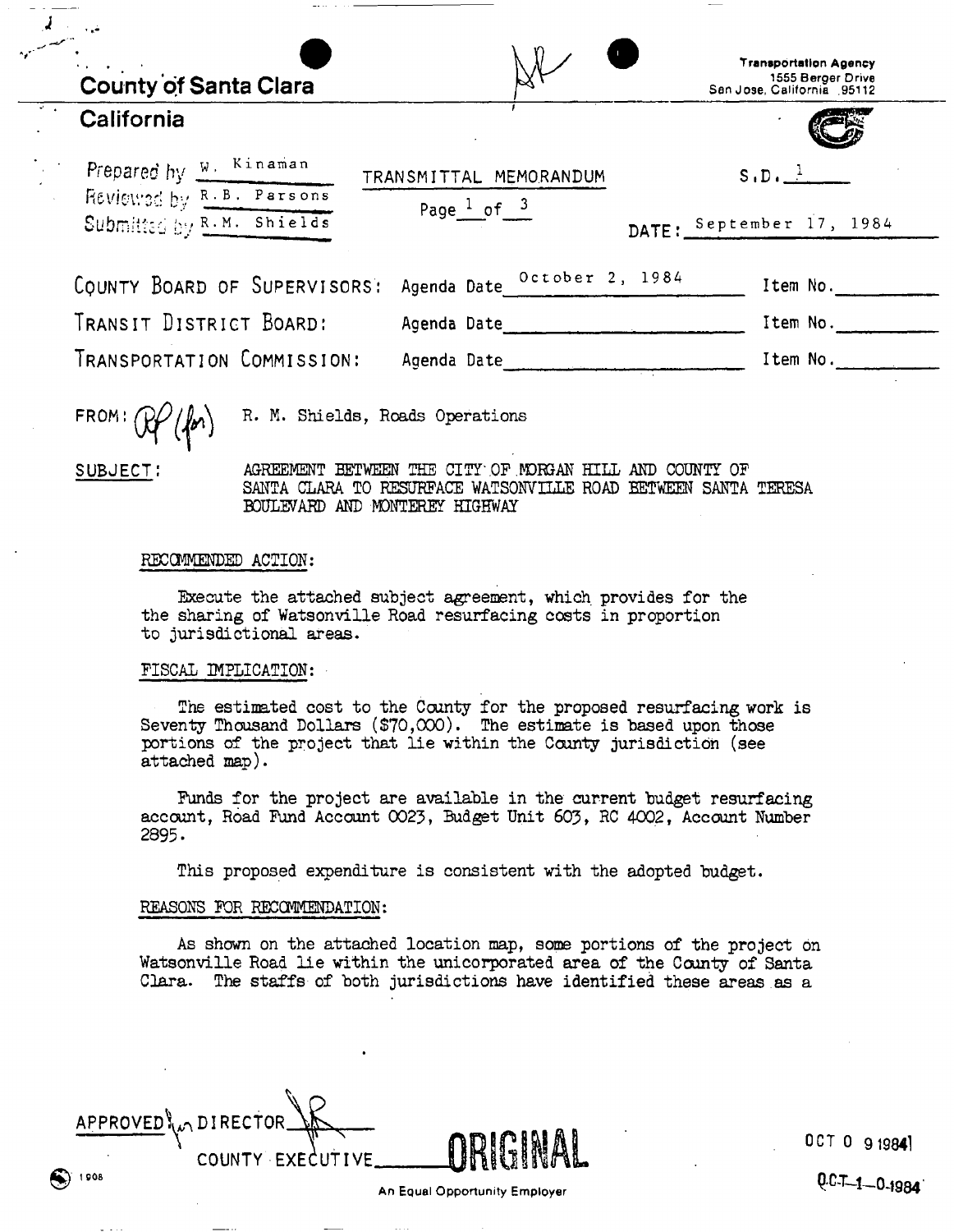Page 2 of 3

DATE : September 17, 1984

**COUNTY BOARD OF SUPERVISORS AGENDA DATE: October 2, 1984** 

**TRANSIT DISTRICT BOARD AGENDA DATE:** 

**TRANSPORTATION COMMISSION AGENDA DATE J** 

SUBJECT: AGREEMENT BETWEEN THE CITY OF MORGAN HILL AND COUNTY OF SANTA CLARA TO RESURFACE WATSONVILLE ROAD BETWEEN SANTA TERESA BOULEVARD AND MONTEREY HIGHWAY

#### REASONS FOR RECOMMENDATION (CONT'D):

high priority for roadway resurfacing. The resurfacing of joint jurisdiction roadways, as the above, may best be accomplished both economically and from a work quality standpoint by one'contract.

Delaying the resurfacing of this road will result in further roadway deterioration and will probably require a very costly complete reconstruction effort at a future date. The proposed resurfacing should require minimal road maintenance effort for the next ten years.

#### BACKGROUND:

The County roadway pockets to be resurfaced per this agreement have been identified for some time as areas in need of resurfacing. The current agreement has been prepared to allow this joint jurisdiction street to be resurfaced with one contract. The opportunity to do this type of work hinges upon both agencies having funds available and having mutual agreement that the limited funds should be allocated on this joint jurisdiction roadway.

The City of Morgan Hill prepared plans and specifications for the required work and has held public meetings to inform the community of the proposed work that is now scheduled.

#### CONSEQUENCES OP NEGATIVE ACTION:

The City of Morgan Hill will not include the county portion of this street in their 1985-1984 Resurfacing Project. The County will probably resurface this location at a later time on a jurisdictional basis creating a "patch work" appearance.

**®**